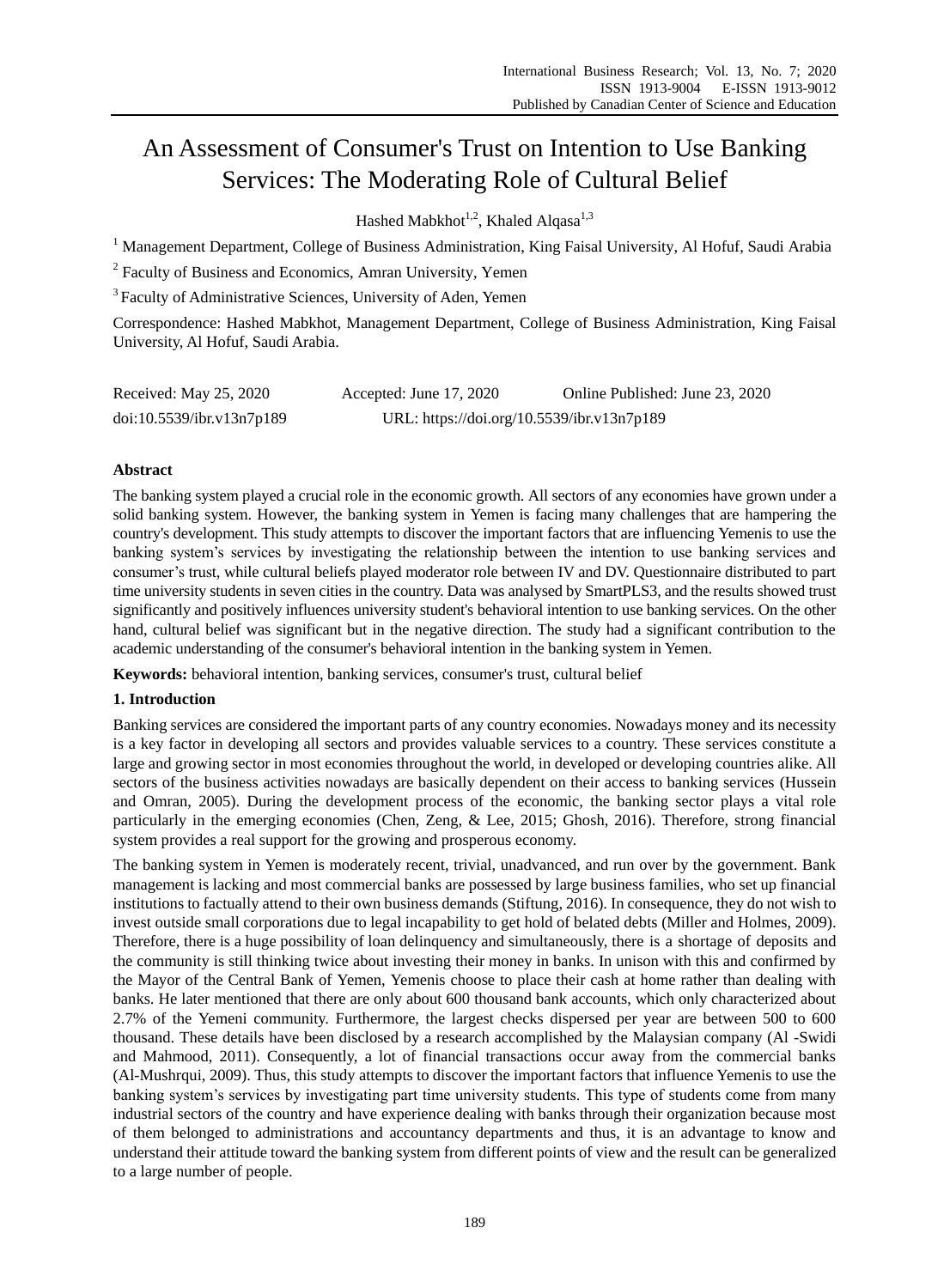# **2. Literature Review**

# *2.1 Trust in Banking*

Trust in common means that a person is prepared to take a chance, or disclose himself, in relation to somebody else (Kaplas, 2017). Moreover, trust is an important aspect in most communal interactions that involve indecision and reliability (Esmaili, Desa, Moradi, & Hemmati, 2011). That means trust is attributed to a person's motive to perform a specific action in a certain way. This type of action shows the certainty of one party on the other (Fernández‐Olmos, 2011).

Scholars from numerous practices agree that trust has a lot of important interests for financial services (Dirks and Ferrin, 2001; Mahdi, 2012).The concern of the consumer's trust in banking services is a crucial aspect for recognizing the difficulties to penetrate financial services. Without consumer confidence, not only will be there no incentives for bank usage, but the deposits in the financial institution will tend to be short-term such as being available for quick withdrawal in case of any trouble. In line with this, short-term deposits will not allow to extend banks' assets (loans), therefore harming long-term financing (Rojas-Suarez, 2007). Thus, to increase the demand for bank services requires the consumer's trust in protection of the real value of their deposits.

Many researchers have investigated the consumer's trust toward banks' services. Even though trust has been investigated in depth in traditional channels, especially in production companies, many researchers have analyzed its influence in the banking field as well. For example, Flavián, Guinaliu, and Torres (2006) had investigated how the consumers' decision has been influenced by their perceptions of their traditional bank to adopt the online service that is offered by the same bank. This study found that consumer confidence in traditional banking services, as well as age, sex, and incomes are important factors that affect consumers' decisions to deal with the same bank via the internet.

A study conducted by Omar (2007) tried to understand the relevant factors that seem useful in selecting retail banks in Nigeria. The study sampled men and women and the result showed the safety of funds is considered one of the most crucial factors that influences consumers when choosing their banks. Man (2006) inspected the aspects that influence trust in banking services. The conclusion determined that trust had the strongest connection with users' motive to carry out a transaction online followed by perceived site quality. In addition, a study conducted by Pi, Liao, and Chen (2012) examined the role of trust on customer's intention to continuously adopt online banking services. Data was collected from 126 respondents in Taiwan. The research findings showed that trust positively affected the intention to continuously adopt online financial services.

According to Frazier, Spekman, and O'neal (1988) consumer's trust is deemed to be a key factor in relational exchange, and it is the cornerstone of the strategic partnership between the buyer and the seller. In this context, the relationships that are poised between buyers and sellers need to be built on mutual trust and obligation if they want it to be improved and developed in the long term (McKechnie, 1992). Therefore, trust is considered as a crucial factor under conditions of ambiguity and risk. Insufficient trust is one of the most important reasons for consumers not to deal with financial institutions. Thus, reducing perceived risk of consumers is a key element. Trust assists consumers to overcome perceptions of ambiguity, perceived risk and encourage consumers to use banking services. Knowing the degree of consumer's trust is a major issue for banking researchers and practitioners alike (Rojas-Suarez, 2007). Moreover, it is a key variable which affects the success of business to consumer (Esmaili et al., 2011).

According to previous studies, the outcomes revealed that trust has a direct effect on a consumer's wish to use banking services and has a positive moderating impact on the relationship between attitude and a consumers' readiness to use banking services. For instance, consumers who generally hold a high confidence of using a banking system will be more willing to use banking services. Their readiness to use banking services was also revealed to be clearer in cases where the consumer trusts the banking system (Wong, Loh, Yap, & Bak, 2009). Moreover, a latest research study found the confidence to be directly related to an individual adoption of banking services with various past investigations showing that intention to use banking services is often affected by a consumer's trust in the banking system (Gerrard, Cunningham, & Devlin, 2006).

In line with this statement, the researcher wants to reveal the role of consumer's trust as independent variable on consumer's behavioral intention to use banking services in Yemen.

# *2.2 Cultural Belief and Intention to Use Banking Services*

Many factors affecting consumer's behavior toward buying product or services. Culture is one of the main influence of people behavior toward financial services (Ajina, 2019). It is crucial factors that regulate people's behavior. Its influence on individuals' behavior is automatic and natural and its impact on personal behavior is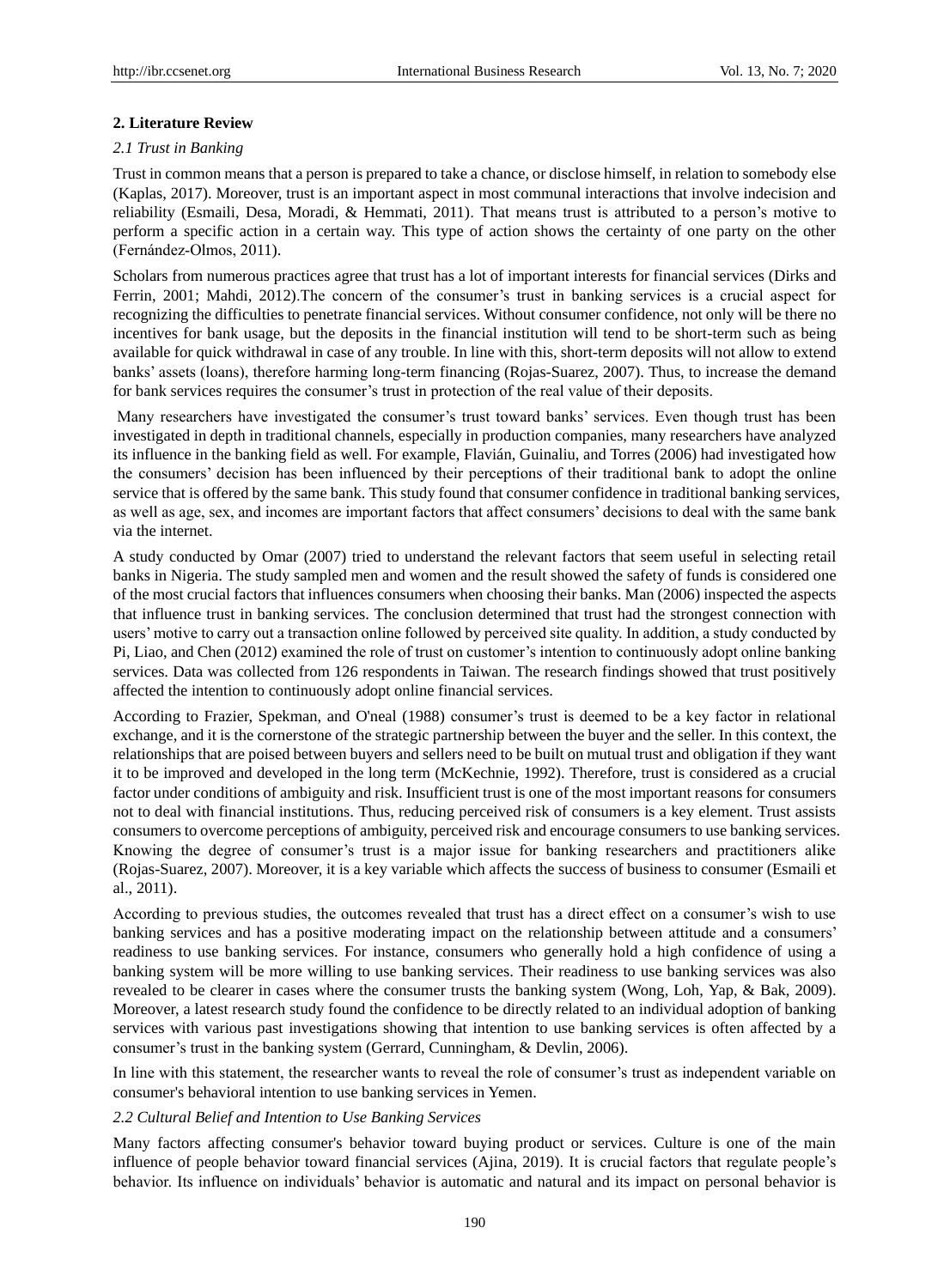always taken for granted. It becomes clear how different our behavior is from other people toward specific action when we are exposed to those people who have different cultural beliefs and at that point, we realize how our culture has shaped our behavior (Cramer, 2018; Jung and Kau, 2004).

The word culture has been characterized in numerous ways with each characterization having its own aspect. In general, culture is a simple determinant of a person's etiquette and needs, as well as demeanor and approach. It is a critical factor because it deals with an issue of how people live and their perceived trust as related to daily life and business that shows their patterns of behavior (Bodmer, 2009). (Mariana, Raluca, & Gratiela, 2009) defined culture as a set of components that include cultural values and beliefs, language, education positions, customs, religion and traditions. In addition, the term has been defined as the similar way of feeling, behaving and thinking among a particular group of people who are living in the same region (El Said and Galal‐Edeen, 2009; Luo, 2009).

Numerous studies have been carried out to show the influence of cultural belief on consumer purchase intention. Their motive is to recognize the arrangement of people's behavior in numerous groups. The conclusion proved that there is distinction in consumer behavior depending on the cultural belief that people have (Jung and Kau, 2004).

Rugimbana (2007) evaluated the relative importance of perception and cultural values as factors predicting the determinants of young consumers' buying behavior in light of personal banking services. A set of questionnaires was distributed to 5000 individuals from a commercial mailing list in Australia. The finding indicated that cultural values play a significant role in predicting buying behavior of their segment. In addition, cultural belief and some factors such as income, year of experience and level of education had been tested to show their influence on the adoption of electronic banking services in Nigeria. Data was collected from bank customers in Anambra State. The result clearly demonstrated that cultural belief has the highest significant influence on banking customers to adopt electronic banking services (Ubadineke, 2009).

A study carried out by Kacen and Lee (2002) investigated two kinds of purchase decision making, which is influenced by culture; consumer's planned purchase decision and consumer impulse decision. Data was collected from four countries - Malaysia, Singapore, U.S.A and Australia. The result highlighted essential differences in consumer's purchase decision in the two types of purchase among the four countries. Each country has its own purchase decision, which differs from the consumer in other countries. This differential finding can be interpreted by the different culture each country has. A study carried out by Moon, Chadee, and Tikoo (2008) investigated the influence of many factors such as price, product type and culture on consumer's purchase intention toward personalized product from the internet. The finding showed a significant effect of culture on consumer's purchase intention to use online website in order to buy personalized products. Liu and McClure (2001) investigated how the people's culture influences their behavior intention to use services in cross culture regarding service marketing. They notice that customers who belong to a culture with lower individualism or higher uncertainty avoidance have a great intention to praise if they received great services and at the same time they do not complain or give a negative word of mouth even if they received poor services. On the other hand, customers whose culture has higher individualism or lower uncertainty avoidance tend to complain or pass a negative word of mouth if they received poor services. However, they do not praise when they received good services. This pattern of behavior shows the important role of culture in guiding human actions.

According to previous studies, there are conflicting findings of the influence of culture on behavior intention. Where some findings about the impact of cultural belief on consumers' behavioral intention toward a specific service or product is positively significant, there are some other results in a different environment is negatively significant or nonsignificant, and this depends on the culture each society has (Liu and McClure, 2001; Teng and Laroche, 2007).

#### *2.3 Behavioral Intention to Use Banking Services (Dependent Variable)*

Behavioral intention is the main objective of this research, which indicates the student's subjective probability that he or she is willing to use banking services in the future (Fishbein and Ajzen, 1977). There are many studies that were developed by well-established theories that consider behavior intention as an essential dependent variable such as, Ajzen (1991); Davis, Bagozzi, and Warshaw (1989); Fishbein and Ajzen (1980). In the banking context, there are some studies, which rely on behavioral intention as a dependent variable such as (Featherman and Pavlou, 2003; Wang, Wang, Lin, & Tang, 2003). In this study, the researcher utilized the intention to use banking services as the key dependent variable.

#### **3. Theoretical Framework and Hypotheses**

This paper focuses on the major determinants of consumer behavioral intention to use banking services as dependent variable and consumer's trust as independent variable while cultural believe ruling as moderating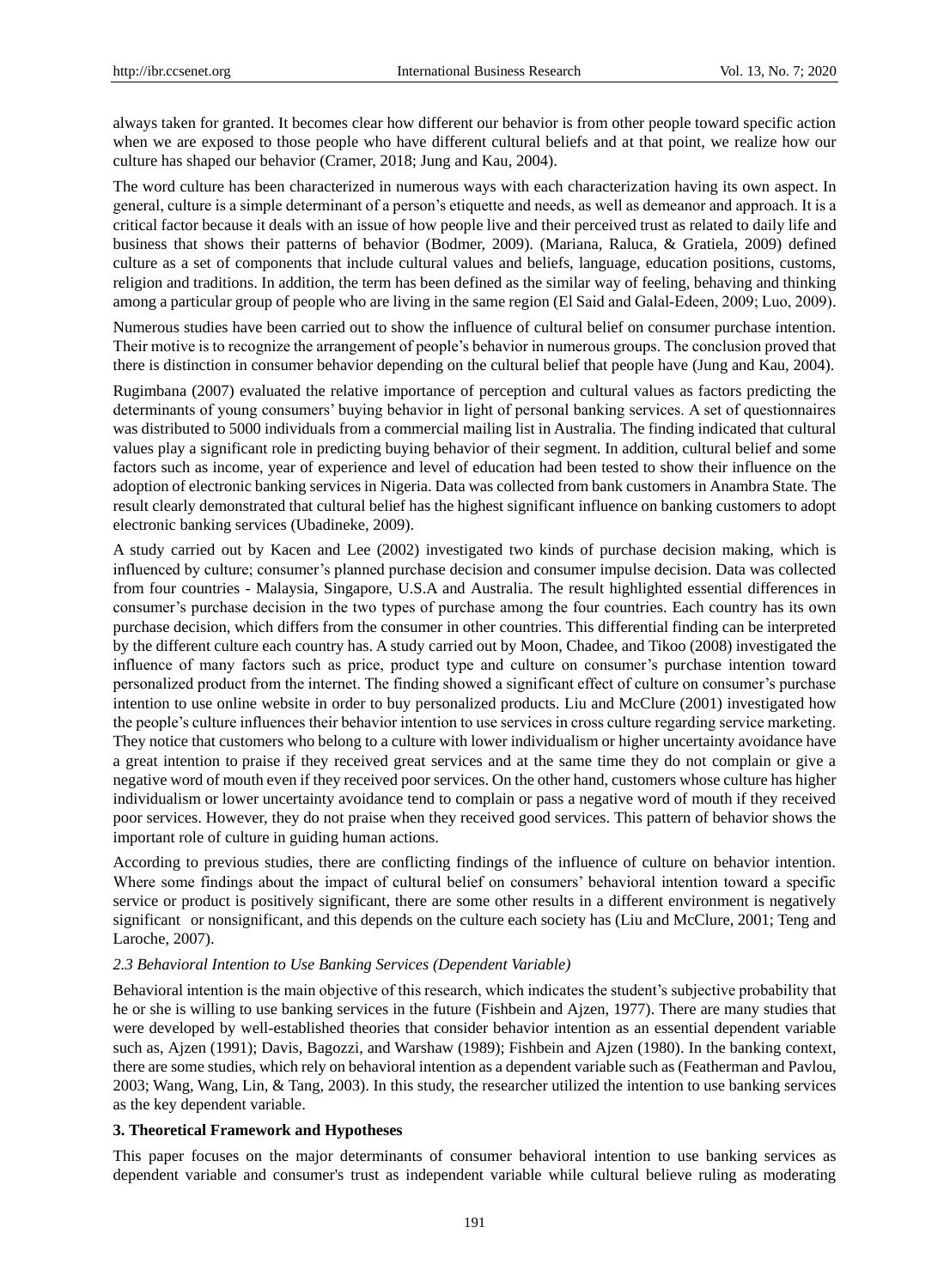variable, as illustrated in Figure 1.



Figure 1. Theoretical Framework

A theoretical framework is a compilation of interconnected concepts which guides the study, determining what things will be tested, and what associations will be sought in the data (June Pallot, 1992). In the last two decades, marketing practitioners and researchers have become increasingly concentrated on the issue of consumer's trust. Trust can be referred to as the consumer's belief and expectation that the provider is reliable and will perform his commitment honestly. In this context, trust is expected to be a crucial factor bringing about financial service transaction. Furthermore, trust affects a consumer's intention to perform or not perform a specific behavior according to the reliability, credibility and trustworthiness of the financial services provider. Conversely, lack of consumer's trust on the provider will decrease consumer's intention to use financial services (Chuchinprakarn, 2005). Thus, consumer's trust has been proposed to have direct relationship with consumer's intention to use banking services. Therefore, it is hypothesized that:

**H1:** There is a positive relationship between consumers trust and student's behavioral intention to use bank services.

On the other hand, people's behavior is affected by their cultural belief, which is a pattern of behavior that an individual used to do, and is inherited in their lives (Pheng and Yuquan, 2002). Moreover, there are differences in the behavior of people towards a particular product or service based on the culture they hold through the generations (Kau & Jung, 2004). For example, some people may accept the idea of buying on the net, while other nations will see it a risk and will not accept the idea easily. Often the person's behavior toward a particular product or service is according to the culture of the society that he lives in (Ekeret, 2001). Thus, consumer's cultural belief has been proposed to have a moderating effect on the relationship between student's trust and consumer's intention to use bank services. Therefore, the following hypothesis is proposed:

**H2:** The is a relationship between consumer's cultural belief and consumer's behavioral intention to use bank services.

**H3**: The relationship between consumer's trust and consumer's behavioral intention to use bank services is moderated by consumer's cultural belief.

## **4. Methodology**

The population of this study is comprised of part time university students in Yemen. Part time university students are well suited for the purpose of this study due to various reasons. First of all, young consumers who are in the general age of 19-30 constitute a sizeable market segment of Yemeni's total population, which is 28.2 million persons (Library of Congress, 2019). Therefore, the findings of this study could be generalized to a large population. Secondly, most of this group of students has jobs and monthly income that enables them to study and this is an indicator of their ability to deal with banks to facilitate their financial needs.

Data was compiled by using systematic random sampling method from college students by using questionnaire. From 850 questionnaires, 598 were brought back and thus, the feedback rate amounts to 70.4%. The questionnaire items have been measured using a five-point Likert scale that ranked from 1, portraying strongly disagree, and 5, portraying strongly agree. Structural Equation Modelling Partial Least Squares (PLS-SEM) using SmartPLS 3.0 software was employed to test the model (Ringle, Wende, & Becker, 2015).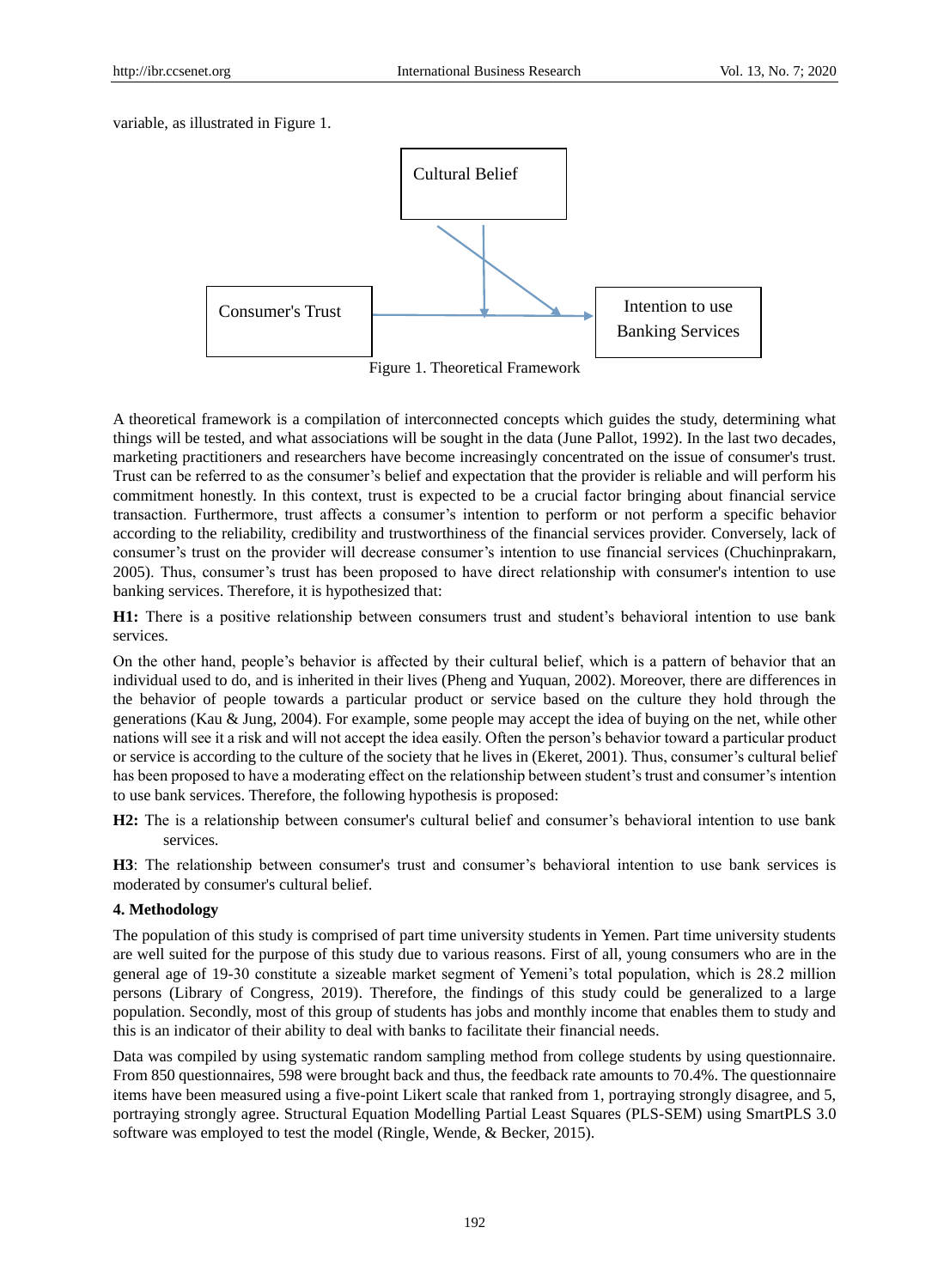# **5. Finding**

# *5.1 Assessment of the Measurement Model*

Measurement model or what is alternatively called the outer model involves determining convergent validity, reliability of internal consistency and individual item, discriminant validity, and content validity following (Hair, Hult, Ringle, & Sarstedt, 2014). The reliability of internal consistency refers to all items being measured on a particular (sub) the same concept (Sun et al., 2007). Composite reliability (CR) and Cronbach's alpha (CA) are used the most frequently as estimators of consistency internally in studies done in management (Peterson and Kim, 2013). The CR was chosen to ascertain the internal consistency reliability of measures adopted in the present study. The explanation in this study using CR was established on the Bagozzi and Yi (1988) rule of thumb. Furthermore, as recently suggested by Hair, Ringle, and Sarstedt (2011) CR must be more than.70. Table 1 illustrated the CR, AVE, and CA. To assessed convergent validity by examine the average variance extracted (AVE) of each latent construct. To achieve adequate convergent validity, following a recommends by Chin (1998) the levels for each latent constructs in AVE must have values of .50 or more. In this research, the values were high  $(> .50)$  Table 1.

| Table 1. Items Loadings, Composite reliability CR, Cronbach's alpha CA Average Variance Extracted AVE |  |  |
|-------------------------------------------------------------------------------------------------------|--|--|
|                                                                                                       |  |  |

| Constructs                             | <i>Items</i>    | Loadings | (AVE) | (CR)  | (CA)  |
|----------------------------------------|-----------------|----------|-------|-------|-------|
| Consumer's Trust (CT)                  |                 |          | 0.534 | 0.871 | 0.821 |
|                                        | ST <sub>2</sub> | 0.773    |       |       |       |
|                                        | ST <sub>3</sub> | 0.629    |       |       |       |
|                                        | ST <sub>5</sub> | 0.557    |       |       |       |
|                                        | ST <sub>6</sub> | 0.783    |       |       |       |
|                                        | ST <sub>7</sub> | 0.821    |       |       |       |
|                                        | ST <sub>9</sub> | 0.784    |       |       |       |
| Cultural Belief (CB)                   |                 |          | 0.847 | 0.943 | 0.910 |
|                                        | CB1             | 0.905    |       |       |       |
|                                        | CB2             | 0.941    |       |       |       |
|                                        | CB3             | 0.915    |       |       |       |
| Intention to use Banking Services (In) |                 |          | 0.729 | 0.942 | 0.926 |
|                                        | In1             | 0.897    |       |       |       |
|                                        | In2             | 0.854    |       |       |       |
|                                        | In3             | 0.848    |       |       |       |
|                                        | In4             | 0.817    |       |       |       |
|                                        | In5             | 0.878    |       |       |       |
|                                        | In6             | 0.827    |       |       |       |

#### *5.2 Discriminant Validity*

Discriminant validity occurs when the values of the items are an above the values for other constructs (loadings higher by 0.1) and the square root of the AVE for each variable is much higher than the correlations among pairs of constructs and above 0.5 (Fornell and Larcker, 1981). As showed in Table 1, the AVE values are range between 0.559 and 0.715, meaning that are acceptable. Also, the relations between these constructs were analyzed in comparison to the AVE square root (values in bold face) Table 2. also indicated that the AVE square roots were all higher than the correlations among the constructs, suggesting adequate discriminant validity (Fornell and Larcker, 1981).

| Table 2. Square Roots of AVE and Latent Variable Correlations |  |  |  |  |
|---------------------------------------------------------------|--|--|--|--|
|---------------------------------------------------------------|--|--|--|--|

| <b>Consumer's Trust</b>                  | 0.731    |          |       |
|------------------------------------------|----------|----------|-------|
| Cultural Belief                          | $-0.032$ | 0.920    |       |
| <b>Intention to use Banking Services</b> | 0.156    | $-0.513$ | 0.854 |

# *5.3 Assessment of the Structural Model*

According to Baron and Kenny (1986) moderation is to "measure and test the differential effect of the independent variable on the dependent variable as a function of the moderator". Using SmartPLS3, cultural belief moderates the direct relationship between consumer's trust and intention to use banking services. As an exemplary model we will use a basic structural model consisting of intention to use banking services as a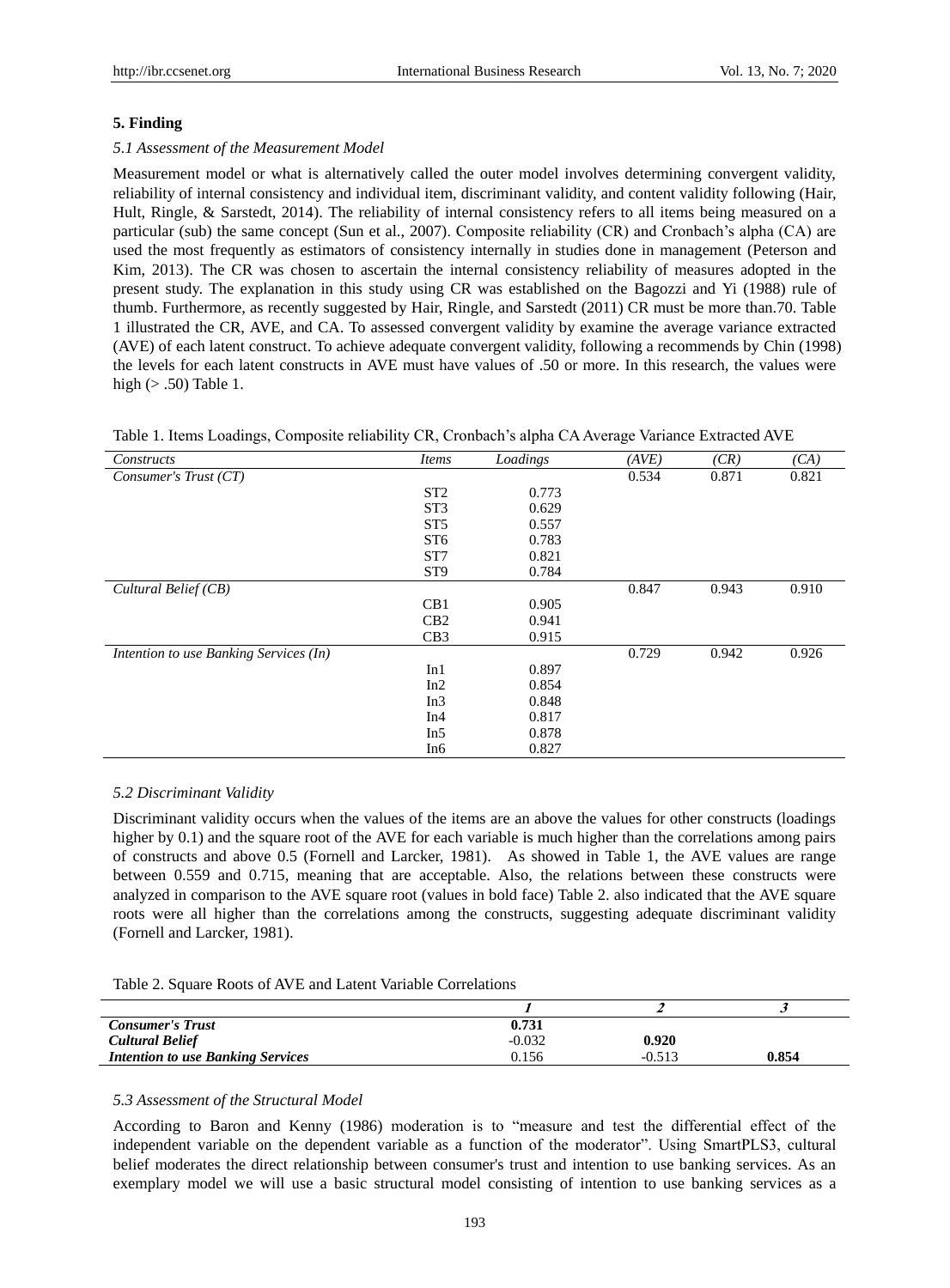dependent variable, and consumer's trust as an independent variable, and cultural belief as a moderator variable. As shown in Figure 2.

This section will provide the results based on the initial model and hypothesis testing. More precisely, this part considers the hypotheses testing compared to main effects. This research applied PLS procedure through standard bootstrapping with a number of 5000 samples and 598 cases to understand and compare the importance of the path values (Hair et al., 2014). Figure 2. showed an estimation of the structural model in full model with the moderator.



Figure 2. Structural Model

| Table 3. Structural Model Assessment with moderation |  |
|------------------------------------------------------|--|
|------------------------------------------------------|--|

| HvP | Relation                                | Beta     | STDEV | T-Value | P-value | Findings  |
|-----|-----------------------------------------|----------|-------|---------|---------|-----------|
| H1  | $\rightarrow$ IN                        | 0.128    | 0.029 | 4.443   | 0.000   | Supported |
| Η2  | $CB \rightarrow IN$                     | $-0.490$ | 0.037 | 13.287  | 0.000   | Supported |
| H3  | $CB$ Moderating Effect $\rightarrow$ IN | 0.153    | 0.041 | 3.691   | 0.000   | Supported |

# 5.3.1 Moderating Effect of Cultural Belief

In this research, cultural belief is introduced as a moderator variable. It is assumed that cultural belief negatively influences the bond between consumer's trust and intention to use banking services. The finding also shows that the higher the influence of cultural belief, the weaker the link between consumer's trust and intention to use banking services.

The moderating effect of cultural belief was conducted using 5000 samples, two stage bootstrapping approach with SmartPLS 3 (Hair, Risher, Sarstedt, & Ringle, 2019). Table 3, and Figure 2, show the interaction term has a negative influence on intention to use banking services (-0.490) whereas the simple effect of consumer's trust on intention to use banking services is 0.128. These finding indicated that this relationship is 0.128 for an average level of consumer's trust. For higher levels of cultural belief (for example, cultural belief is increased by one standard deviation unit), the relationship between consumer's trust and intention to use banking services increases by the size of the interaction term (i.e.  $0.128 + 0.153 = 0.281$ ). For lower levels of cultural belief (for example, cultural belief is decreased by one standard deviation unit), the relationship between consumer's trust and intention to use banking services becomes weaker (i.e.  $0.128 - 0.153 = -0.025$ ).

In SmartPLS 3, we used simple slope analysis for interpreting moderation finding. Figure 3 shows the simple slope plot to give a better understanding of the moderator analysis. The relationship between consumer's trust on intention to use banking services is negative for all three lines as indicated by their negative slope. Hence, lower levels of consumer's trust are associated with lower levels of intention to use banking services. The upper line (in blue) which represents a lower level of the moderator cultural belief has a flatter slope, while the line (in green)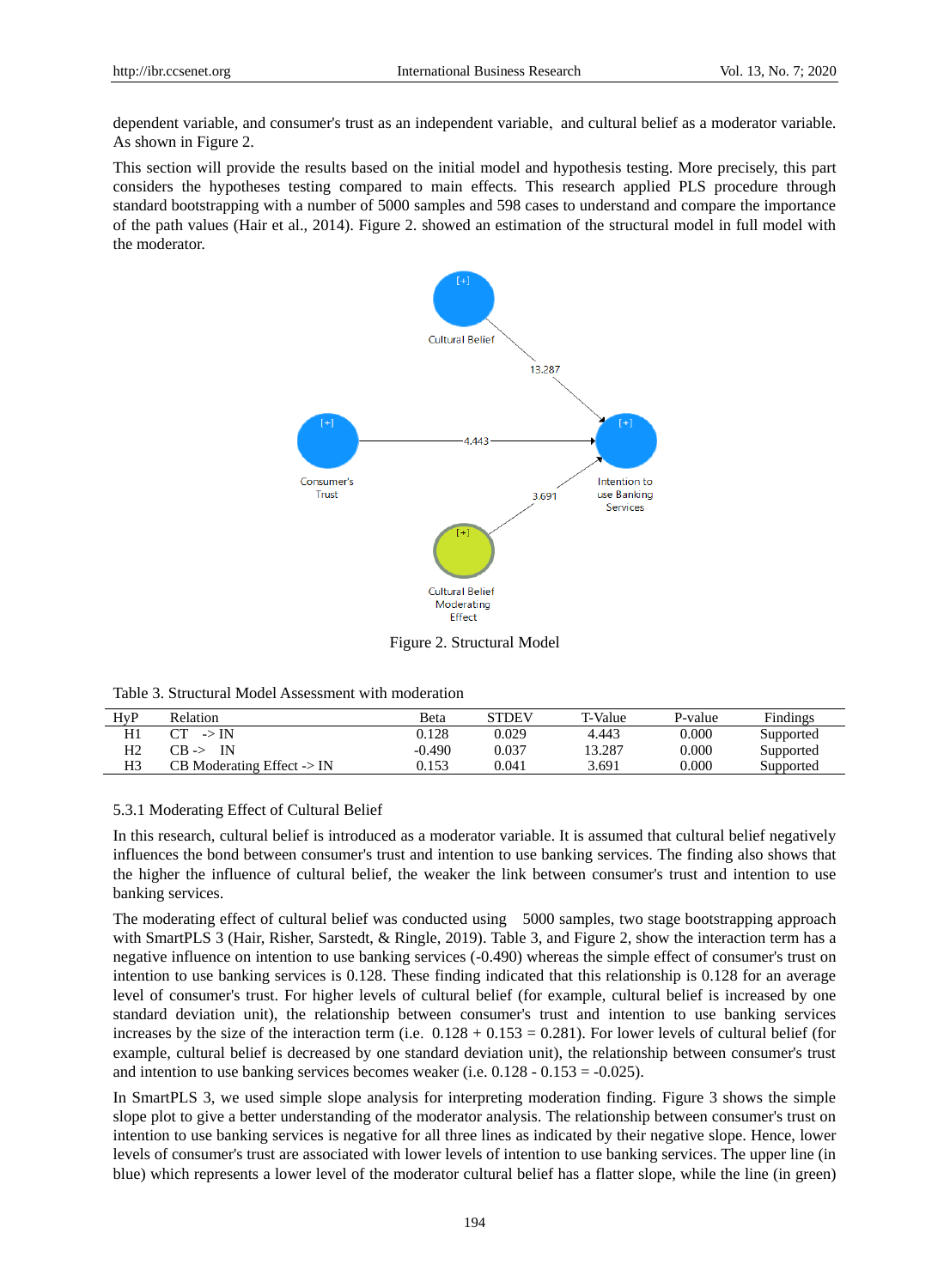representing a lower level of the moderator cultural belief, has a steeper slope. The simple slope plot shows the negative interaction term: lower cultural belief levels entail a weaker relationship between consumer's trust and intention to use banking services, and vice-versa.



Figure 3. Simple slope analysis of Cultural Belief as provided by SmartPLS3

## **6. Discussion**

The main motive of this research is behavioral intention, which is the constitutional aspect that acts as a crucial role in consumer actual behavior. The study on behavioral intention conceives a fundamental ground for foreseeing purchase behavior (Fishbein and Ajzen, 1980). According to the findings illustrated in table 3 that demonstrated the bother that many consumers hold in relation with placing their savings in the Yemeni banks, through which they assume that it is likely to risk losing percentage of their deposits by placing it in banks. This conclusion shows the indecision of many Yemeni consumers in relation with placing their deposits in banks because of the past obstacles of Yemeni banks (Phillips, 2017). For instance, when the Watani bank was unable to pay its debts in 2006, it caused a high percentage of bank customers to lose part of their savings and they were not compensated by the banking system. This circumstance might still affect consumer's trust in doing business with banks (Aqamry, 2008).

The moderating influence of cultural belief on the relationship between trust and behavioural intention has a negative impact toward using banking services Beta -0.490 This was illustrated clearly in the direction influence in Table 3. Contrarily, culture can be an important factor in building some constitutional aspects of the consumer's behavior. in relation with this idea, the occurrence of doing business with the banking system has not occurred yet in the Yemeni society (Swanson, 2019). Furthermore, a research carried out by the Malaysian company SIRIM Berhad (2010) disclosed that, most Yemenis do not use online purchases to buy their goods. Therefore, Yemen has a cash economy, with just 4% of the Yemeni community owning bank accounts and most of the Yemeni community uses cash in numerous features of trading and financial transactions (Al-Swidi and Mahmood, 2011).

The study investigated the variables that could influence the behavioral intention to use banking services. The results are consistent with the findings of previous studies in predicting behavioral intention. On the other hand, cultural belief is found to be a moderator between trust and behavioral intention to use banking services. In line with this, cultural belief is negatively associated with behavioral intention which calls for more studies to focus on the Yemeni culture in the future. The data is backed by Teng and Laroche (2007) who revealed inconsistent conclusions about the impression of culture on consumer purchasing intentions. Particularly, some outcomes of the culture factor with purchase intention were revealed to be positively significant while others in contrasting environments are negatively significant, and this varies on the culture each society has. Furthermore, according to Liu and McClure (2001) customers in other cultures do have inconsistent behaviors and intention toward a specific product or service.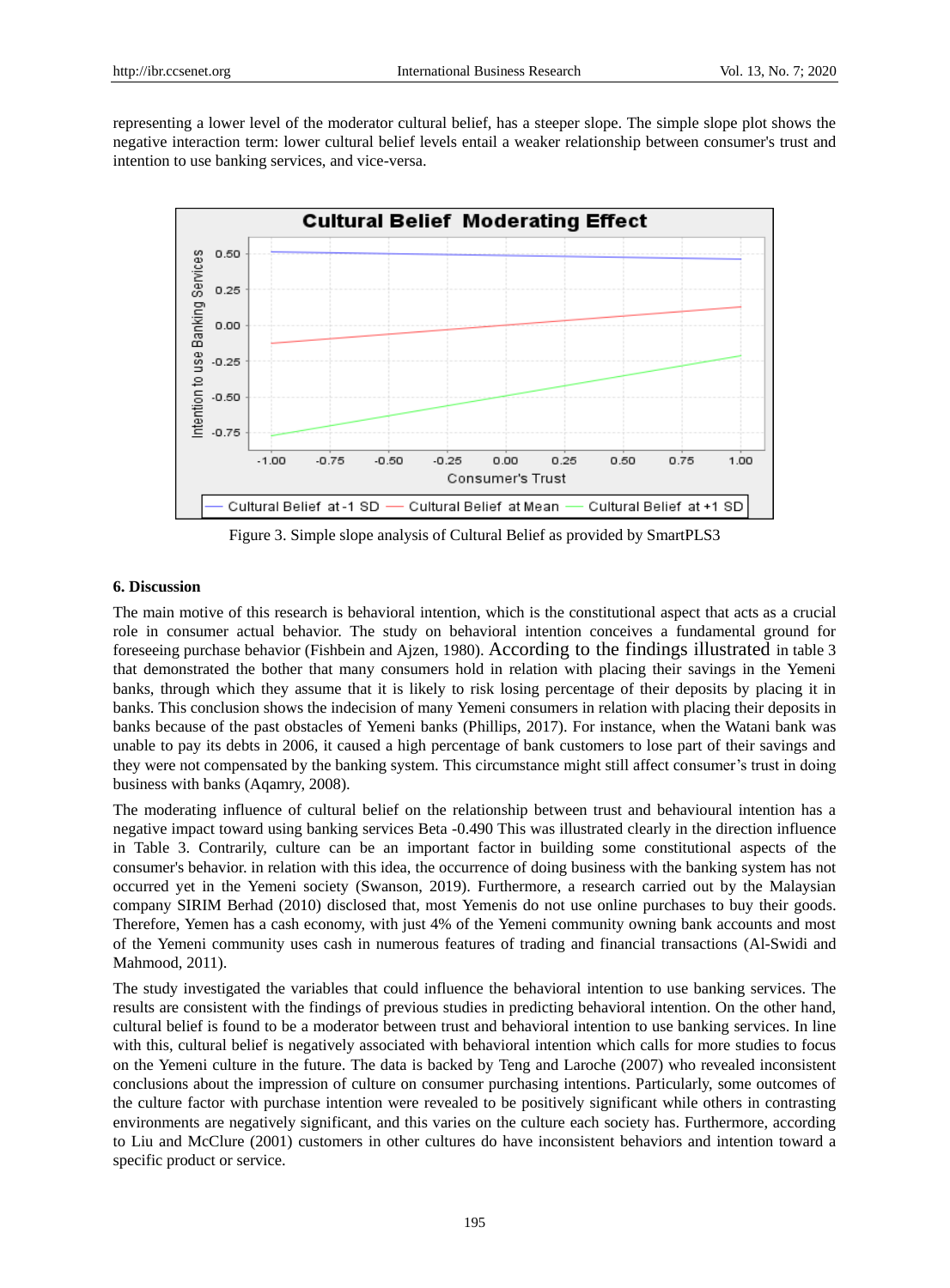#### **7. Limitations and Future Study**

This study was conducted on part time students, and the main challenge that researchers had is the variation in the response rate between the males and females. The female students did not show cooperation in responding to the questionnaire. when the response rate of male students is 75%, it is 25% for female students. This huge variation could reflect a lower rate of the females' points of view.

This study carried out at one point "a cross-sectional search" and thus, it expresses the behavioral intention of students to use banking services at one time. Hence, future study could use a longitudinal method by repeating studies with systematic intervals for further understanding and assessment of the behavioral intention variation towards using banking services.

#### **References**

- Ajina, A. (2019). Predicting customers' online word of mouth intention: The theory of planned behavior applied to understand youth Saudi social media behaviors. *Management Science Letters, 9*(10), 1553-1566. <https://doi.org/10.5267/j.msl.2019.5.030>
- Ajzen, I. (1991). The theory of planned behavior. *Organizational behavior and human decision processes, 50*(2), 179-211. [https://doi.org/10.1016/0749-5978\(91\)90020-T](https://doi.org/10.1016/0749-5978(91)90020-T)
- Al-Mushrqui. (2009). *Doing business in Yemen: A country commercial guide for U.S. Companies.* U.S. Department Of State.
- Al-Swidi, A. K., & Mahmood, R. (2011). Yemeni banking system: Critical issues and future recommended strategies. *European Journal of Social Sciences, 20*(4), 637-655.
- Aqamry, M. (2008). *End the services of 300 employees in the National Bank of Yemen.* Elaph Electronic: Newspaper.
- Bagozzi, R. P., & Yi, Y. (1988). On the evaluation of structural equation models. *Journal of the academy of marketing science, 16*(1), 74-94. <https://doi.org/10.1007/BF02723327>
- Baron, R. M., & Kenny, D. A. (1986). The moderator–mediator variable distinction in social psychological research: Conceptual, strategic, and statistical considerations. *Journal of personality and social psychology, 51*(6), 1173.<https://doi.org/10.1037/0022-3514.51.6.1173>
- Bodmer, J. W. (2009). *A cross cultural comparison of American and Swiss female perceptions of trust on Internet purchase behaviors.* Nova Southeastern University.
- Chen, P. F., Zeng, J. H., & Lee, C. C. (2015). Monetary Policy and the diversification–profitability linkage in banking: Evidences from emerging market economies. *South African Journal of Economics, 83*(4), 576-597. <https://doi.org/10.1111/saje.12070>
- Chin, W. W. (1998). The partial least squares approach to structural equation modeling. *Modern methods for business research, 295*(2), 295-336.
- Chuchinprakarn, S. (2005). Application of the Theory of Reasoned Action to On-line Shopping *Knowledge Center E-paper Bangkok University, 1-7.*
- Cramer, T. (2018). Cross-cultural management in China: Competencies of Chinese business students. *Journal of Eastern European and Central Asian Research (JEECAR), 5*(2), 9-9. <https://doi.org/10.15549/jeecar.v5i2.220>
- Davis, F. D., Bagozzi, R. P., & Warshaw, P. R. (1989). User acceptance of computer technology: a comparison of two theoretical models. *Management science, 35*(8), 982-1003.<https://doi.org/10.1287/mnsc.35.8.982>
- Dirks, K. T., & Ferrin, D. L. (2001). The role of trust in organizational settings. *Organization science, 12*(4), 450-467.<https://doi.org/10.1287/orsc.12.4.450.10640>
- Ekeret, P. (2001). The effect of culture on marketing strategies of multinational firms: a survey of selected multinational corporations in Nigeria. *African Study Monographs, 22*(2), 93-101.
- El Said, G. R., & Galal-Edeen, G. H. (2009). The role of culture in e-commerce use for the Egyptian consumers. *Business Process Management Journal*.
- Esmaili, E., Desa, M. I., Moradi, H., & Hemmati, A. (2011). The role of trust and other behavioral intention determinants on intention toward using internet banking. *International Journal of Innovation, Management and Technology, 2*(1), 95.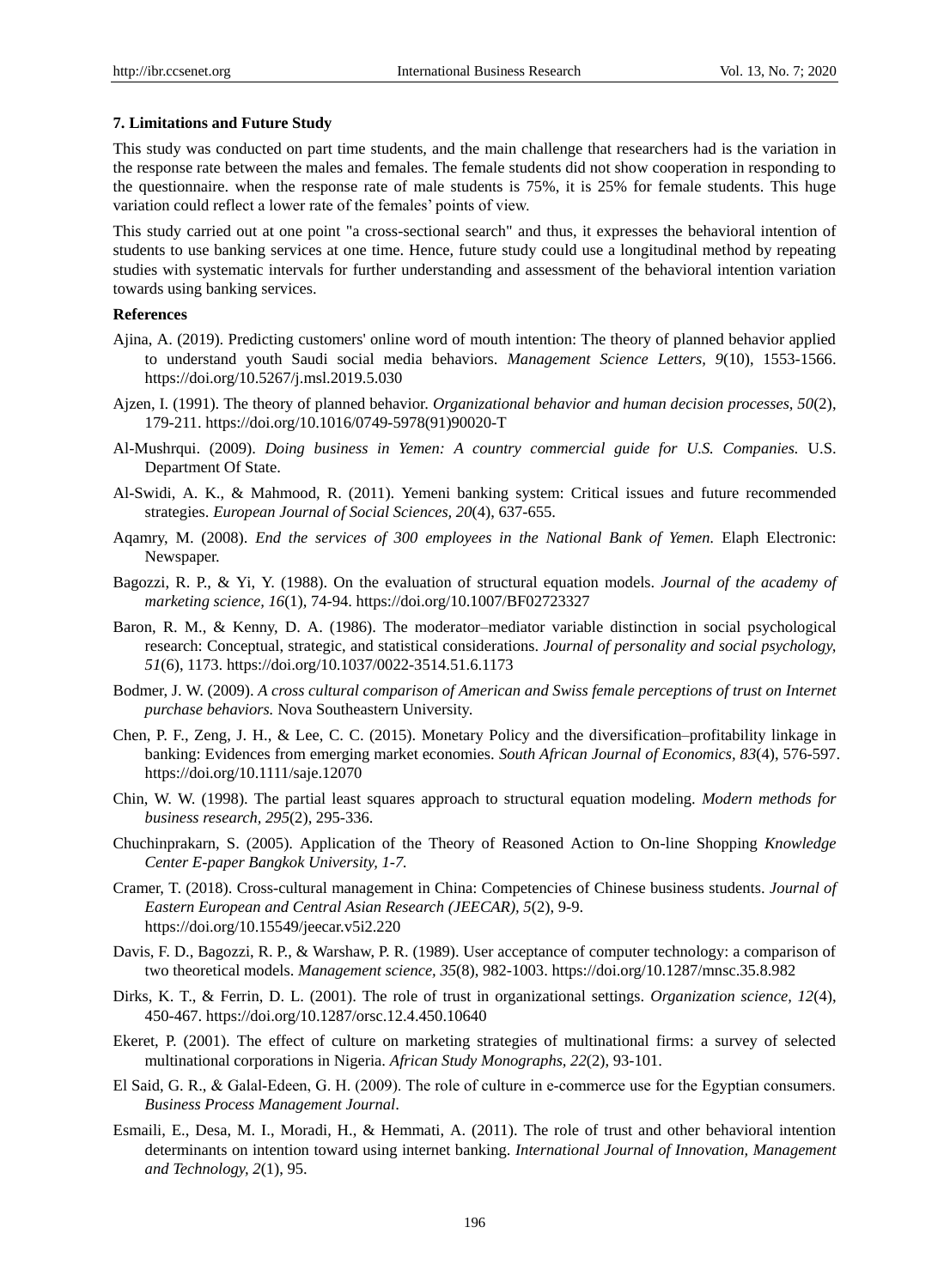- Featherman, M. S., & Pavlou, P. A. (2003). Predicting e-services adoption: a perceived risk facets perspective. *International journal of human-computer studies, 59*(4), 451-474. https://doi.org/10.1016/S1071-5819(03)00111-3
- Fernández‐Olmos, M. (2011). The moderating role of trust in contractual choice. *British Food Journal, 113*(3), 374-390.<https://doi.org/10.1108/00070701111116446>
- Fishbein, M., & Ajzen, I. (1977). Belief, attitude, intention, and behavior: An introduction to theory and research.
- Fishbein, M., & Ajzen, I. (1980). Understanding attitudes and predicting social behavior.
- Flavián, C., Guinaliu, M., & Torres, E. (2006). How bricks-and-mortar attributes affect online banking adoption. *International Journal of Bank Marketing*.
- Fornell, C., & Larcker, D. F. (1981). Evaluating structural equation models with unobservable variables and measurement error. *Journal of Marketing research*, 39-50.<https://doi.org/10.1177/002224378101800104>
- Frazier, G. L., Spekman, R. E., & O'neal, C. R. (1988). Just-in-time exchange relationships in industrial markets. *Journal of marketing, 52*(4), 52-67.<https://doi.org/10.1177/002224298805200406>
- Gerrard, P., Cunningham, J. B., & Devlin, J. F. (2006). Why consumers are not using internet banking: a qualitative study. *Journal of Services Marketing, 20*(3), 160-168. <https://doi.org/10.1108/08876040610665616>
- Ghosh, S. (2016). Political transition and bank performance: how important was the Arab Spring? *Journal of Comparative Economics, 44*(2), 372-382[. https://doi.org/10.1016/j.jce.2015.02.001](https://doi.org/10.1016/j.jce.2015.02.001)
- Hair, J. F., Hult, G. T. M., Ringle, C., & Sarstedt, M. (2014). *A primer on partial least squares structural equation modeling (PLS-SEM)*: SAGE Publications, Incorporated.
- Hair, J. F., Ringle, C. M., & Sarstedt, M. (2011). PLS-SEM: Indeed a silver bullet. *The Journal of Marketing Theory and Practice, 19*(2), 139-152.<https://doi.org/10.2753/MTP1069-6679190202>
- Hair, J. F., Risher, J. J., Sarstedt, M., & Ringle, C. M. (2019). When to use and how to report the results of PLS-SEM. *European business review, 31*(1), 2-24[. https://doi.org/10.1108/EBR-11-2018-0203](https://doi.org/10.1108/EBR-11-2018-0203)
- Hussein, K., & Omran, M. (2005). *Financial Development in Arab Countries*.
- June Pallot. (1992). Elements of a Theoretical Framework for Public Sector Accounting. *Accounting, Auditing & Accountability Journal, 5*(1), 38-59.<https://doi.org/10.1108/09513579210008244>
- Jung, K., & Kau, A. K. (2004). Culture's influence on consumer behaviors: differences among ethnic groups in a multiracial Asian country. *ACR North American Advances*.
- Kacen, J. J., & Lee, J. A. (2002). The influence of culture on consumer impulsive buying behavior. *Journal of Consumer Psychology, 12*(2), 163-176. [https://doi.org/10.1207/S15327663JCP1202\\_08](https://doi.org/10.1207/S15327663JCP1202_08)
- Kaplas, T. (2017). *The influence of consumer trust on e-commerce, Bachelor's Thesis Degree programme in BBA International Business.*
- Library of Congress. (2019). *Country profile: Federal Research Division*. Retrieved from [https://reliefweb.int/sites/reliefweb.int/files/resources/USAID\\_Yemen\\_CountryProfile\\_Sep2019.pdf](https://reliefweb.int/sites/reliefweb.int/files/resources/USAID_Yemen_CountryProfile_Sep2019.pdf)
- Liu, R. R., & McClure, P. (2001). Recognizing cross-cultural differences in consumer complaint behavior and intentions: an empirical examination. *Journal of consumer marketing*, *18*(1), 52-72 https://doi.org/10.1108/07363760110365813
- Luo, Y. (2009). Analysis of culture and buyer behavior in Chinese market. *Asian Culture and History, 1*(1), 25. <https://doi.org/10.5539/ach.v1n1p25>
- Mahdi, M. O. S. (2012). Gender views on trust in e-banking services in Saudi banks. *World Review of Business Research, 2*(1), 36-49.
- Man, Y. (2006). Factors affecting customer's trust in online banking. information systems management option. *An honours degree project, Hong Kong Baptist University, Hong Kong*.
- Mariana, C. L., Raluca, G. I., & Gratiela, G. (2009). Culture-major determinant of the European consumer behavior. *Annales Universitatis Apulensis: Series Oeconomica, 11*(2), 1019.
- McKechnie, S. (1992). Consumer buying behaviour in financial services: an overview. *International Journal of Bank Marketing*[. https://doi.org/10.1108/02652329210016803](https://doi.org/10.1108/02652329210016803)